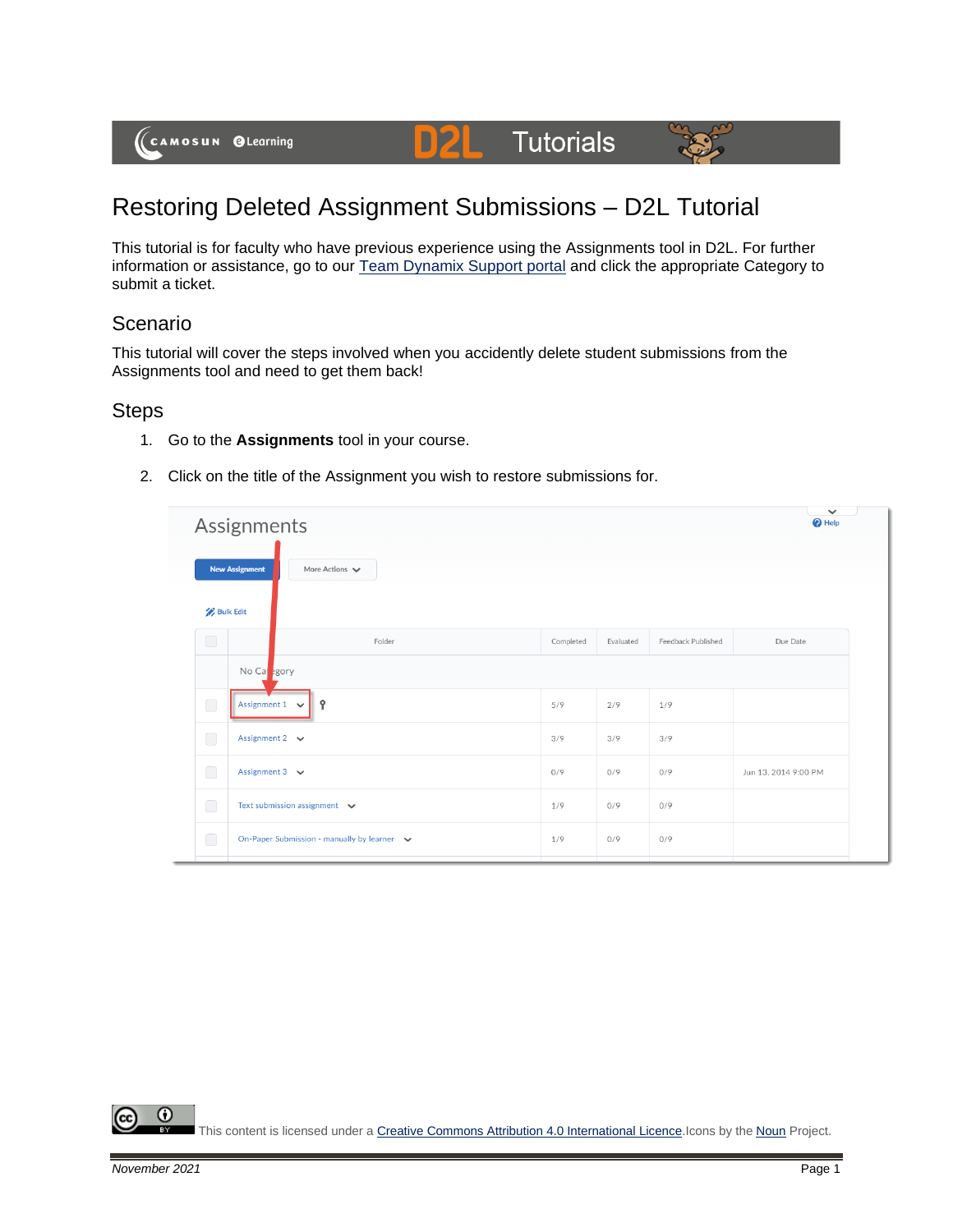#### 3. Click **Submission Log**.

| Assignments<br>Assignment 1<br>> Folder Submissions<br>$\rightarrow$<br>Assignment 1 - Folder Submissions                                                                                               |                                 |  |  |  |  |  |  |  |  |
|---------------------------------------------------------------------------------------------------------------------------------------------------------------------------------------------------------|---------------------------------|--|--|--|--|--|--|--|--|
| <b>Email Users Without Submissions</b><br><b>Add Feedback Files</b><br>Submission Log<br>Manage Exemptions<br><b>Edit Folder</b>                                                                        |                                 |  |  |  |  |  |  |  |  |
| Submissions<br>Users                                                                                                                                                                                    |                                 |  |  |  |  |  |  |  |  |
| View By:<br>User<br>Apply<br>$\checkmark$<br><b>Show Search Options</b><br>Q<br>Search For<br>Mark as Read<br>P <sub>o</sub> Publish Feedback<br><b>I</b> Download<br>Email<br>Mark as Unread<br>Delete |                                 |  |  |  |  |  |  |  |  |
| Last Name ▲, First Name                                                                                                                                                                                 | Submission Date<br>Delete       |  |  |  |  |  |  |  |  |
| Student, Training01<br>Draft Saved: Jun 4, 2020 4:18 PM                                                                                                                                                 |                                 |  |  |  |  |  |  |  |  |
| media-elements-defined.mp4 (44.22 MB)<br>Þ                                                                                                                                                              | ≐<br>Sep 26, 2019<br>2:57 PM    |  |  |  |  |  |  |  |  |
| Student, Training04                                                                                                                                                                                     | Published: Apr 23, 2020 3:21 PM |  |  |  |  |  |  |  |  |
| PrintingContentStudent-August2018.pdf (898.49 KB)<br>Þ                                                                                                                                                  | May 24, 2019<br>▬<br>12:59 PM   |  |  |  |  |  |  |  |  |

#### 4. Click **Deleted**.

| Folder List > Assignment 1 ><br><b>Submission Log</b><br><b>Submission Log</b> |                |             |                            |  |  |  |
|--------------------------------------------------------------------------------|----------------|-------------|----------------------------|--|--|--|
| Submitted PDeleted<br>Restored<br><b>Started</b>                               |                |             |                            |  |  |  |
| Submission                                                                     | Event          | Modified by | Date $\blacktriangleright$ |  |  |  |
| Training02 Student (ID: 1265322)<br><b>Restore</b>                             | Deleted        |             | Oct 1, 2018 2:18 PM        |  |  |  |
| Training01 Student (ID: 1265321)<br>Restore                                    | <b>Deleted</b> |             | Oct 1, 2018 2:18 PM        |  |  |  |

This content is licensed under [a Creative Commons Attribution 4.0 International Licence.I](https://creativecommons.org/licenses/by/4.0/)cons by the [Noun](https://creativecommons.org/website-icons/) Project.

 $\frac{0}{x}$ 

ල